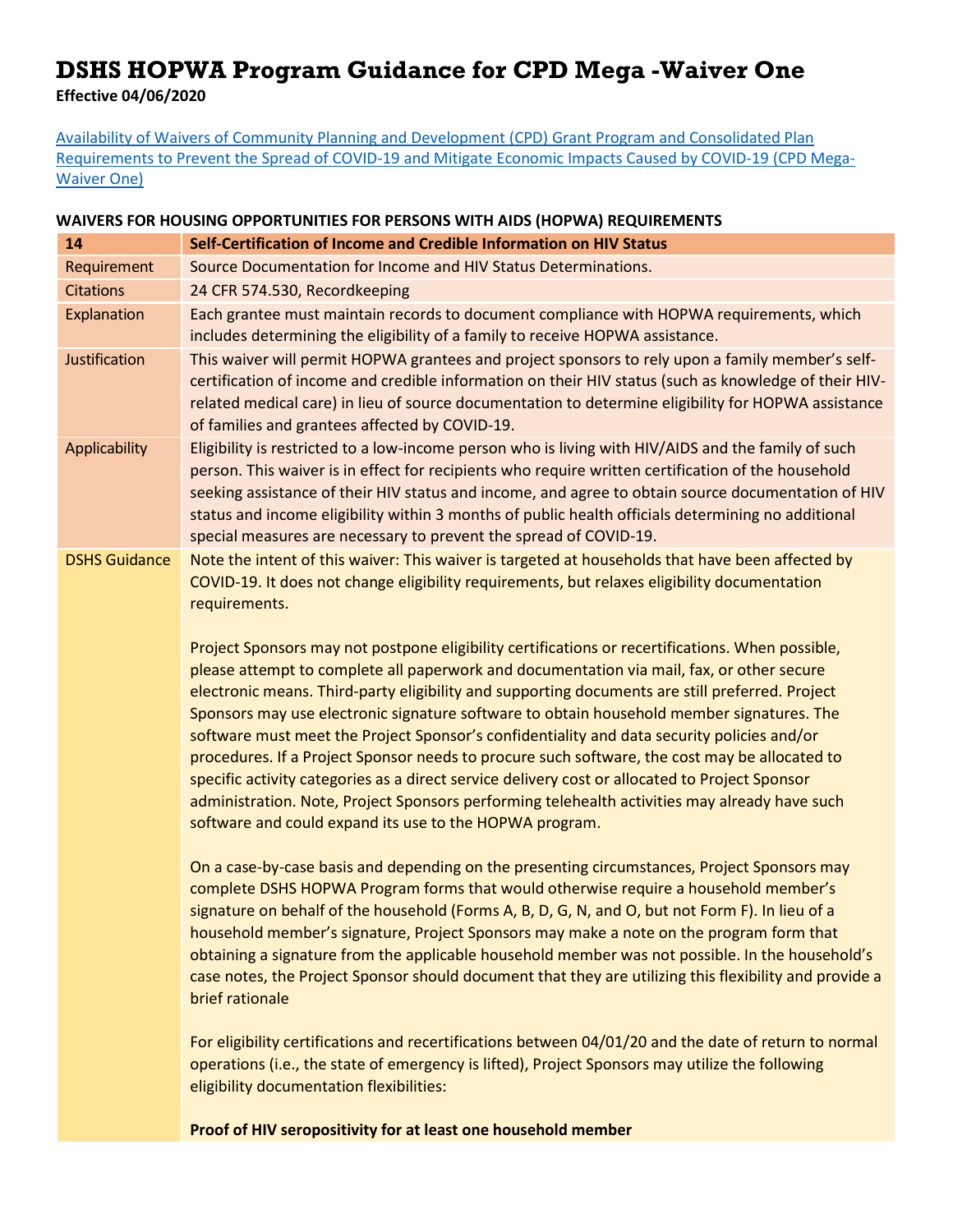| For initial eligibility certifications (new enrollments), Project Sponsors may utilize credible<br>information that a person is living with HIV in lieu of source documentation (such as knowledge of a<br>household member's HIV-related medical care or an ARIES record indicating that a household<br>member is living with HIV). If a Project Sponsor chooses to use this flexibility:<br>In the household's case notes, the Project Sponsor should document that they are utilizing<br>$\bullet$<br>this flexibility and provide a brief rationale.<br>The Project Sponsor must track which eligibility certifications utilized this flexibility.<br>$\bullet$<br>Within three months of the date of return to normal operations, the Project Sponsor must<br>$\bullet$<br>obtain acceptable proof of HIV seropositivity as specified in the DSHS HOPWA Program<br>Manual. |
|---------------------------------------------------------------------------------------------------------------------------------------------------------------------------------------------------------------------------------------------------------------------------------------------------------------------------------------------------------------------------------------------------------------------------------------------------------------------------------------------------------------------------------------------------------------------------------------------------------------------------------------------------------------------------------------------------------------------------------------------------------------------------------------------------------------------------------------------------------------------------------|
| Proof of gross income for all household members 18 years of age and older<br>For initial eligibility certifications and interim and annual eligibility recertifications, Project Sponsors<br>may utilize both written and verbal self-declarations of income in lieu of source documentation. If a<br>Project Sponsor chooses to use this flexibility:                                                                                                                                                                                                                                                                                                                                                                                                                                                                                                                          |
| In the household's case notes, the Project Sponsor should document that they are utilizing<br>$\bullet$<br>this flexibility and provide a brief rationale.                                                                                                                                                                                                                                                                                                                                                                                                                                                                                                                                                                                                                                                                                                                      |
| The Project Sponsor must track which eligibility certifications and recertifications utilized<br>$\bullet$<br>this flexibility.                                                                                                                                                                                                                                                                                                                                                                                                                                                                                                                                                                                                                                                                                                                                                 |
| If a Project Sponsor's confidentiality and information security protocols permit, the<br>$\bullet$<br>household may complete and submit Form A via mail, fax, or other secure electronic means<br>(photocopies, PDFs, photos, etc.).                                                                                                                                                                                                                                                                                                                                                                                                                                                                                                                                                                                                                                            |
| As a last resort, a Project Sponsor may verbally confirm the household's income and<br>$\bullet$<br>complete Form A on behalf of the household.                                                                                                                                                                                                                                                                                                                                                                                                                                                                                                                                                                                                                                                                                                                                 |
| Within three months of the date of return to normal operations, Project Sponsors must<br>$\bullet$<br>obtain acceptable proof of income as specified in the DSHS HOPWA Program Manual.                                                                                                                                                                                                                                                                                                                                                                                                                                                                                                                                                                                                                                                                                          |

| 15                   | <b>FMR Rent Standard</b>                                                                                                                                                                                                                                                                                                                                                                                                                                                                                                                                                                                                                                                                                                                                                                                                                               |
|----------------------|--------------------------------------------------------------------------------------------------------------------------------------------------------------------------------------------------------------------------------------------------------------------------------------------------------------------------------------------------------------------------------------------------------------------------------------------------------------------------------------------------------------------------------------------------------------------------------------------------------------------------------------------------------------------------------------------------------------------------------------------------------------------------------------------------------------------------------------------------------|
| Requirement          | Rent Standard for Tenant-Based Rental Assistance (TBRA).                                                                                                                                                                                                                                                                                                                                                                                                                                                                                                                                                                                                                                                                                                                                                                                               |
| <b>Citations</b>     | 24 CFR 574.320(a)(2), Rent Standard                                                                                                                                                                                                                                                                                                                                                                                                                                                                                                                                                                                                                                                                                                                                                                                                                    |
| Explanation          | Grantees must establish rent standards for their tenant-based rental assistance programs based on<br>FMR (Fair Market Rent) or the HUD- approved community-wide exception rent for unit size.<br>Generally, the TBRA payment may not exceed the difference between the rent standard and 30<br>percent of the family's adjusted income.                                                                                                                                                                                                                                                                                                                                                                                                                                                                                                                |
| Justification        | This waiver of the FMR rent standard limit permits HOPWA grantees to establish rent standards, by<br>unit size, that are reasonable, and based upon rents being charged for comparable unassisted units<br>in the area, taking into account the location, size, type, quality, amenities, facilities, management<br>and maintenance of each unit. Grantees, however, are required to ensure the reasonableness of<br>rent charged for a unit in accordance with §574.320(a)(3). This waiver is required to expedite efforts<br>to identify suitable housing units for rent to HOPWA beneficiaries and HOPWA-eligible families that<br>have been affected by COVID-19, and to provide assistance to families that must rent units at rates<br>that exceed the HOPWA grantee's normal rent standard as calculated in accordance with<br>\$574.320(a)(2). |
| Applicability        | Such rent standards may be used for up to one year beginning on the date of this memorandum.                                                                                                                                                                                                                                                                                                                                                                                                                                                                                                                                                                                                                                                                                                                                                           |
| <b>DSHS Guidance</b> | Note the intent of this waiver: This waiver enables Project Sponsors to expeditiously meet the<br>critical housing needs of households affected by COVID-19.                                                                                                                                                                                                                                                                                                                                                                                                                                                                                                                                                                                                                                                                                           |
|                      | This waiver applies to Form H: Rent Standard and Rent Reasonableness Certifications performed<br>between 04/01/20 and 03/31/21. The grantee and/or Project Sponsor does not have to establish a<br>specific rent standard value.                                                                                                                                                                                                                                                                                                                                                                                                                                                                                                                                                                                                                       |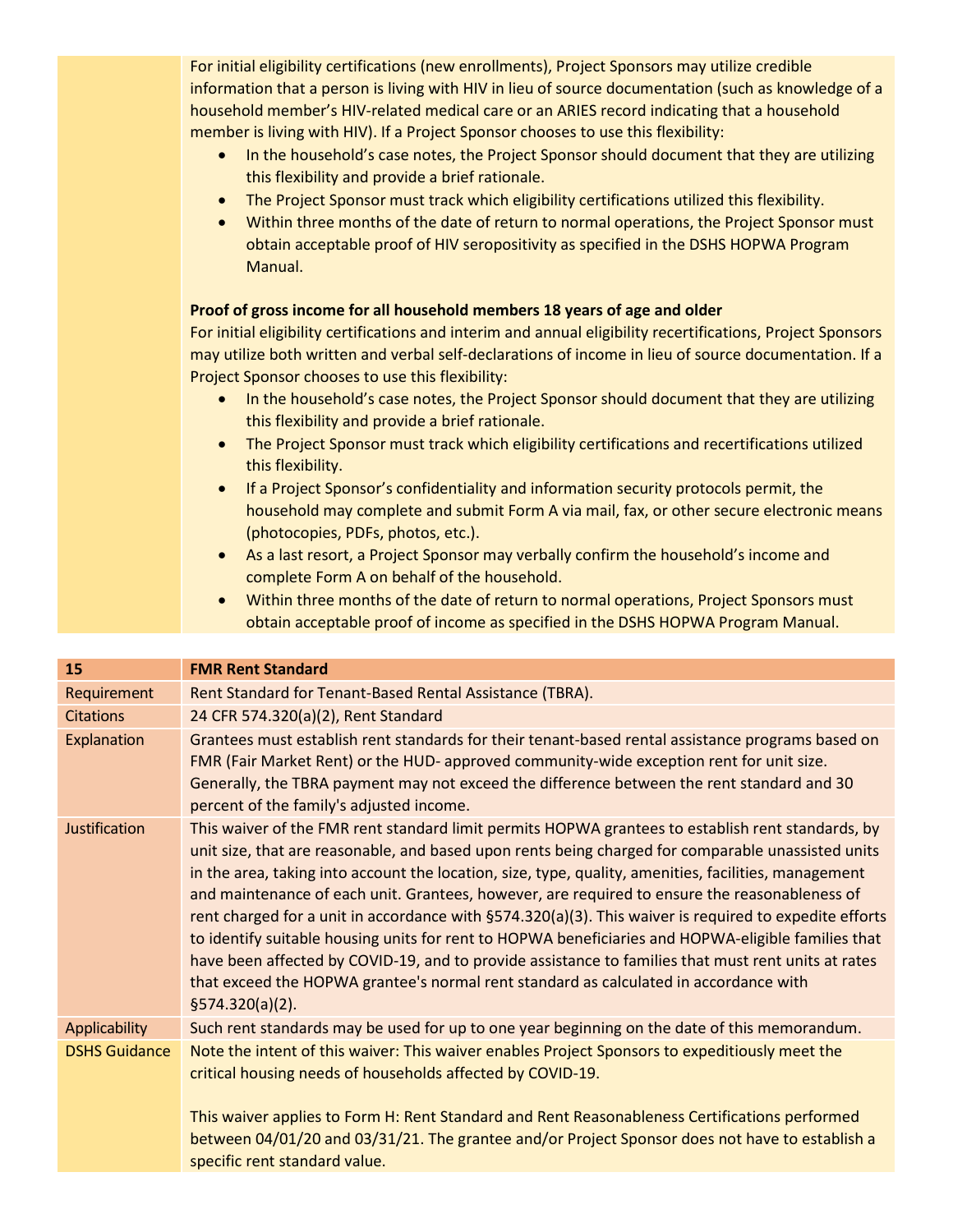- The rent standard could be any value so long as the gross rent of the proposed unit meets rent reasonableness requirements.
- The rent standard does not have to be based on FMR.
- The rent standard could be case-by-case.
- The rent standard could even be whatever the gross rent of the unit actually is.

That said, the resultant problems are: 1) There's no upper limit; 2) The higher the rent standard, the greater the impact to your budget; 3) Once the waiver period ends, normal rent standard rules resume and the unit would no longer qualify for rental assistance. We recommend an upper limit. For example, a Project Sponsor could enact an emergency policy that raises the rent standard to 140% of the default FMR or local exception rent standard for the duration of the waiver period. Further, the Project Sponsor could restrict such rent standards to households that have been affected by COVID-19. Project Sponsors should consider their current program funds. In the household's case notes, the Project Sponsor should document that they are utilizing this flexibility and provide a brief rationale.

| 16                   | <b>Property Standards for TBRA</b>                                                                                                                                                                                                                                                                                                                                                                                                                                                                                                                                                                                                                                                                                                                                                                                                                                                                                                                                                                                                                                                                                                                                                                                                                                                                                                                                                                                                  |
|----------------------|-------------------------------------------------------------------------------------------------------------------------------------------------------------------------------------------------------------------------------------------------------------------------------------------------------------------------------------------------------------------------------------------------------------------------------------------------------------------------------------------------------------------------------------------------------------------------------------------------------------------------------------------------------------------------------------------------------------------------------------------------------------------------------------------------------------------------------------------------------------------------------------------------------------------------------------------------------------------------------------------------------------------------------------------------------------------------------------------------------------------------------------------------------------------------------------------------------------------------------------------------------------------------------------------------------------------------------------------------------------------------------------------------------------------------------------|
| Requirement          | Property Standards for Tenant-Based Rental Assistance (TBRA).                                                                                                                                                                                                                                                                                                                                                                                                                                                                                                                                                                                                                                                                                                                                                                                                                                                                                                                                                                                                                                                                                                                                                                                                                                                                                                                                                                       |
| <b>Citations</b>     | 24 CFR 574.310(b), Housing Quality Standards                                                                                                                                                                                                                                                                                                                                                                                                                                                                                                                                                                                                                                                                                                                                                                                                                                                                                                                                                                                                                                                                                                                                                                                                                                                                                                                                                                                        |
| Explanation          | This section of the HOPWA regulations provides that units occupied by recipients of HOPWA TBRA<br>meet the Housing Quality Standards (HQS) established in this section.                                                                                                                                                                                                                                                                                                                                                                                                                                                                                                                                                                                                                                                                                                                                                                                                                                                                                                                                                                                                                                                                                                                                                                                                                                                             |
| Justification        | This waiver is required to enable grantees and project sponsors to expeditiously meet the critical<br>housing needs of the many eligible families that have been affected by COVID-19 while also<br>minimizing the spread of the coronavirus.                                                                                                                                                                                                                                                                                                                                                                                                                                                                                                                                                                                                                                                                                                                                                                                                                                                                                                                                                                                                                                                                                                                                                                                       |
| Applicability        | This waiver is in effect for one year beginning on the date of this memorandum for recipients and<br>project sponsors that are able to meet the following criteria:<br>a. The recipient or project sponsor is able to visually inspect the unit using technology, such as<br>video streaming, to ensure the unit meets HQS before any assistance is provided; and<br>b. The recipient or subrecipient has written policies to physically re- inspect the unit after the<br>health officials determine special measures to prevent the spread of COVID-19 are no longer<br>necessary.                                                                                                                                                                                                                                                                                                                                                                                                                                                                                                                                                                                                                                                                                                                                                                                                                                                |
| <b>DSHS Guidance</b> | Note the intent of this waiver: This waiver enables Project Sponsors to expeditiously meet the<br>critical housing needs of households affected by COVID-19.<br>Project Sponsors may not postpone initial Housing Quality Standards Certifications (HQS) for new<br>TBRA-assisted units. For initial HQS inspections of new TBRA-assisted units between 04/01/20 and<br>03/31/21, Project Sponsors may utilize the following flexibilities:<br>Before providing assistance, Project Sponsors may utilize video streaming technology to<br>visually inspect the unit and ensure that it meets HQS (e.g., Skype, time-stamped video files,<br>time-stamped photos, etc.).<br>In the household's case notes, the Project Sponsor should document that they are utilizing<br>this flexibility and provide a brief rationale.<br>The Project Sponsor must track which HQS certifications utilized this flexibility.<br>$\bullet$<br>Within three months of the date of return to normal operations, the Project Sponsor must<br>$\bullet$<br>physically re-inspect the unit.<br>Project Sponsors may postpone annual HQS re-inspections of TBRA-assisted units between<br>04/01/20 and 03/31/21. Project Sponsors may utilize the following flexibilities:<br>The Project Sponsor should contact households to assess whether there are any issues with<br>assisted units (Plumbing okay? Air conditioning working? Appliances work? Any |